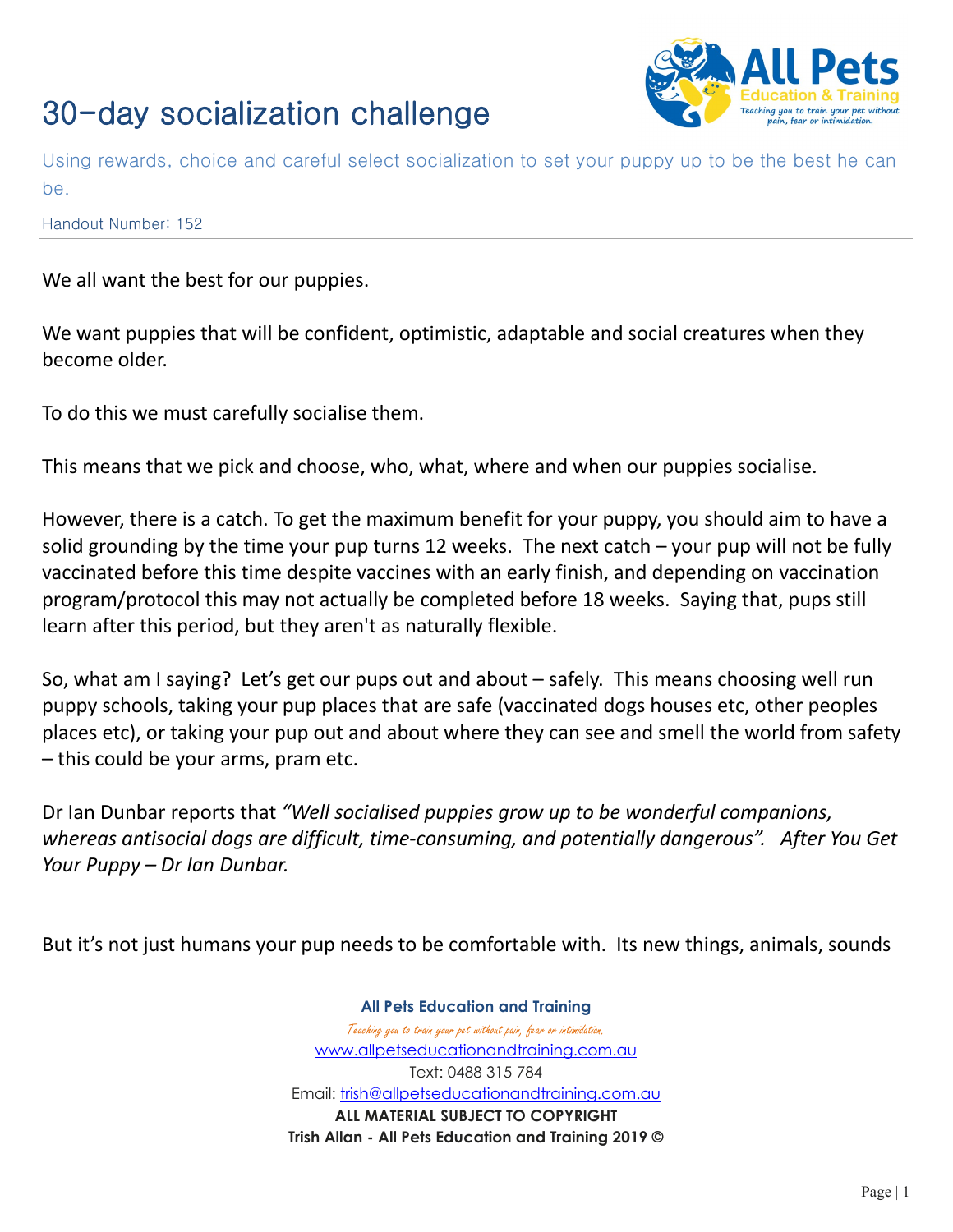

Using rewards, choice and careful select socialization to set your puppy up to be the best he can be.

Handout Number: 152

### and smells.

So, I have set up a 30-day challenge for you. Take note each day jot down what your puppy saw, interacted with etc, how your puppy responded, and how many new people he meets and new dogs.

Remember when meeting new dogs, ensure your puppy is safe (vaccinated friendly dogs only, if safe environments). Also it is important to understand that he doesn't have to play with them and they don't have to play with him. Just seeing them, and having good things happen (small meaty rewards, tug game etc) is more than enough.

We actually don't want to teach our pup that you can play with each and every dog – otherwise one day he will run across the wrong dog and likely lose his nose. Of course, select, well matched play mates are great!

Pamela Dennison says *"During the socialisation process (and really during his entire life), it is imperative to make sure that he is around only friendly people and dogs. Sometimes, all it takes is one attack from a non-friendly dog to create a dog aggressive dog or one really bad experience with a person to create a human aggressive dog".*

Just yesterday, my own pup and I watched a tractor go by and then on the way back the gentleman stopped and came over to say hi. 2 things off my list in one go.

If at any time your puppy is fearful, wants to gain space etc, let him. It is as much about learning that they can also trust you not to force them in to things they are not comfortable with as it is building confidence. Listen to your puppy!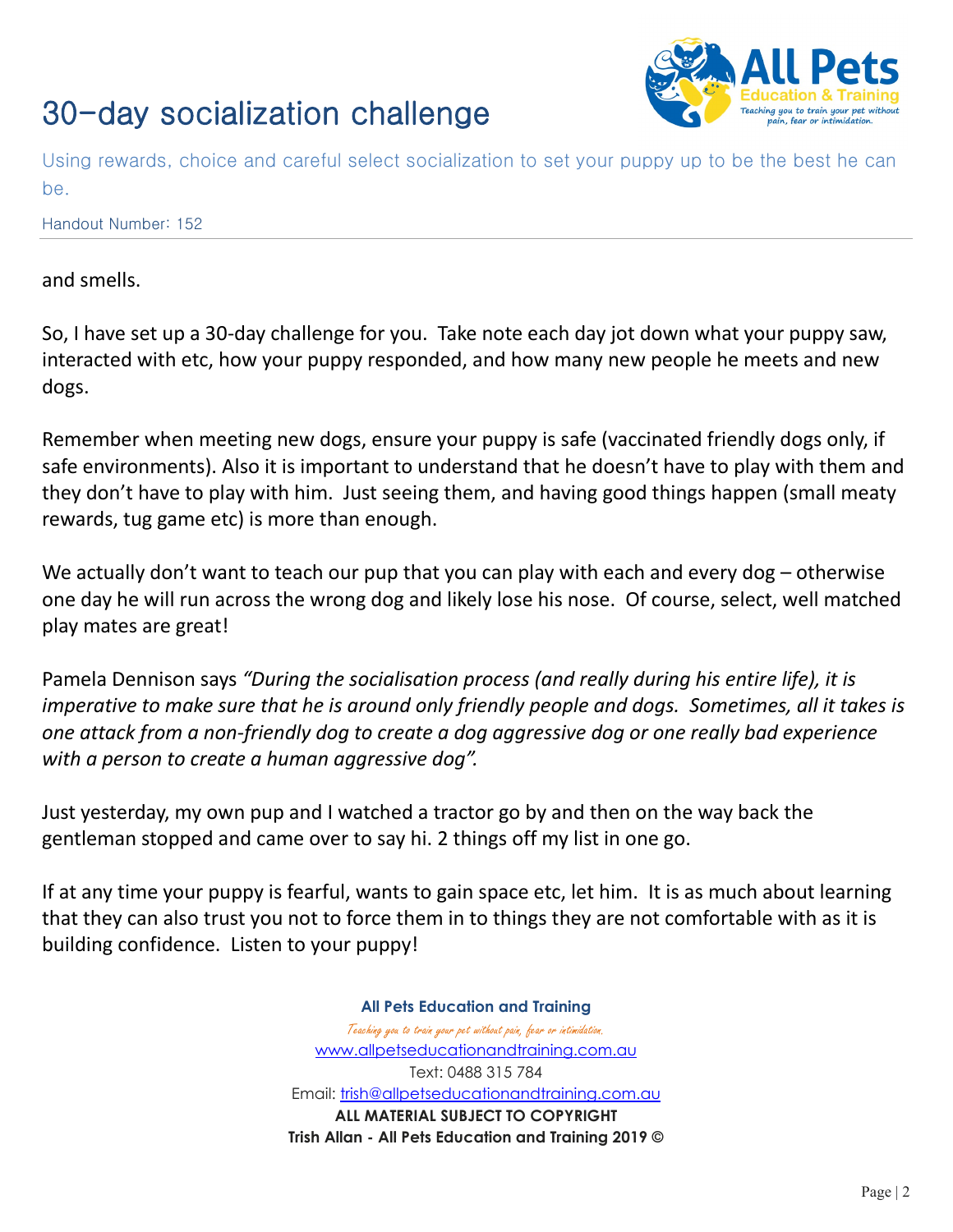

Using rewards, choice and careful select socialization to set your puppy up to be the best he can be.

Handout Number: 152

If he doesn't want to participate, stop for the day, or break it down in to smaller achievable chunks. Use two people where possible, one to control whatever the pup may be meeting/watching etc, and the other to reward the puppy and be his advocate.

Be guided by how your puppy interacts and how he takes reinforcement. If he is usually gentle when taking rewards, and now you are feeling teeth and he is "grabby", he is likely over aroused or stressed. Likewise, if your pup is usually keen on rewards and isn't taking them, he is also likely stressed. Remove the stressor or increase his distance from the stressor until he is comfortable.

| Day | New people                                                                                                                                            | <b>New Friendly</b>                                            | 30 novel options                                                                                                 | <b>New Things</b>                                                                                                                                                                                                                                                  | <b>Response</b>                                                                                                                                                                                                                                                        |
|-----|-------------------------------------------------------------------------------------------------------------------------------------------------------|----------------------------------------------------------------|------------------------------------------------------------------------------------------------------------------|--------------------------------------------------------------------------------------------------------------------------------------------------------------------------------------------------------------------------------------------------------------------|------------------------------------------------------------------------------------------------------------------------------------------------------------------------------------------------------------------------------------------------------------------------|
|     | Record the<br>following:<br>Age groups<br>Sex<br>Nationality<br><b>Unusual Clothing</b><br>(helmets/<br>backpacks/boots<br>etc)<br><b>Facial hair</b> | <b>Dogs</b><br>Record the<br>following:<br><b>Breed</b><br>Age | Complete this in any<br>order.<br>Mark off once<br>complete.<br>You can continue to<br>mark when exposed<br>etc. | Below is a list $-$ you<br>do not have to<br>complete in order,<br>but aim to complete<br>as many as possible<br>over the next 4<br>weeks.<br>Ensure your puppy<br>has the best time<br>possible, and<br>remember listen to<br>his needs. You are<br>his advocate. | Describe how your<br>puppy responded.<br>Body language.<br>Confidence/Unsure<br><b>Took Rewards</b><br>nicely, rough or not<br>all.<br>If he isn't enjoying<br>it, cease this<br>attempt, or change<br>the set up so that he<br>feels safe and that<br>he can succeed. |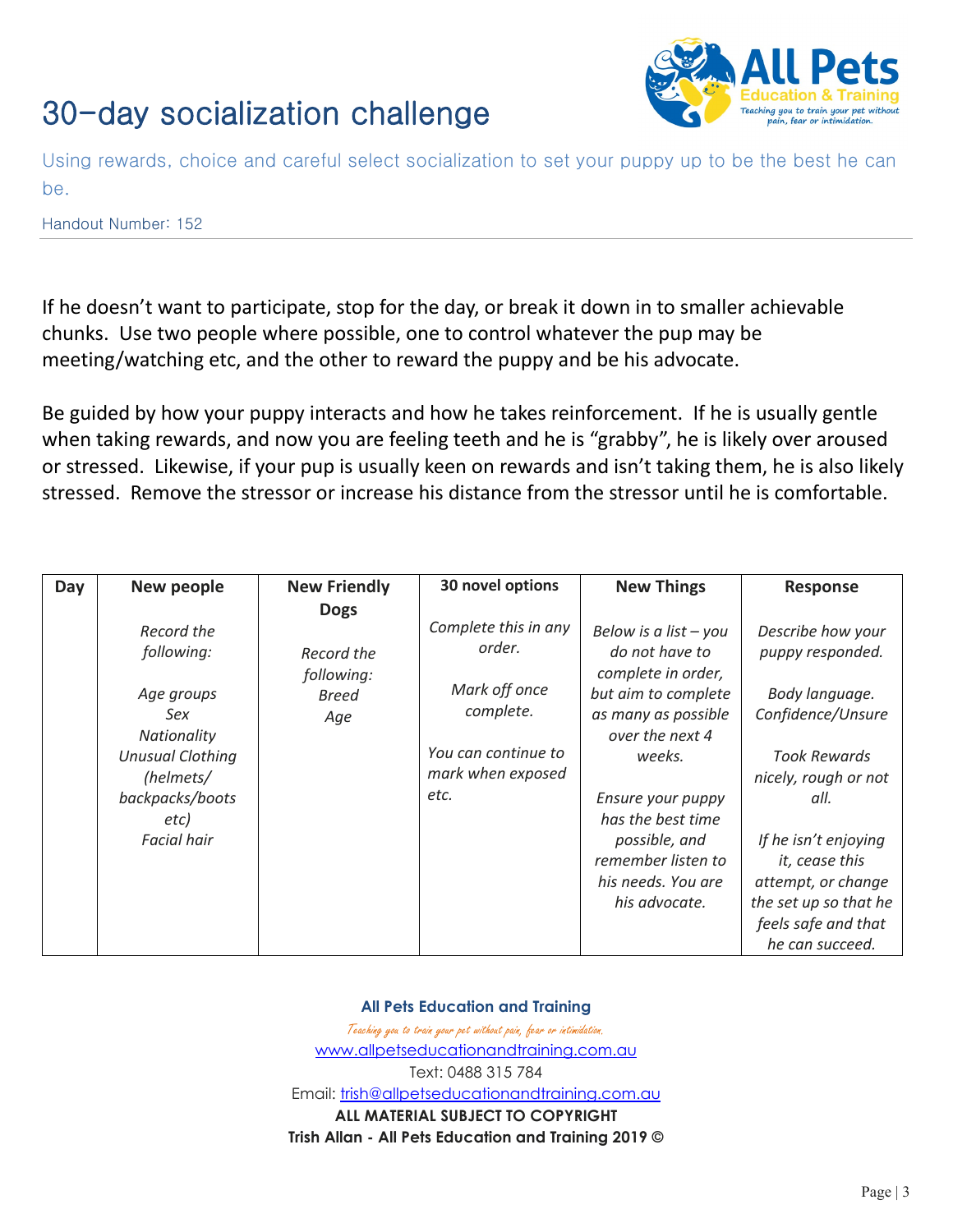

Using rewards, choice and careful select socialization to set your puppy up to be the best he can be.

### Handout Number: 152

| $\mathbf{1}$   |  | <b>Balance</b>        |  |
|----------------|--|-----------------------|--|
|                |  | boards/different      |  |
|                |  | surfaces/wobble       |  |
|                |  | boards                |  |
|                |  | (Kmart has a          |  |
|                |  | selection in the      |  |
|                |  | human fitness         |  |
|                |  | section).             |  |
| $\overline{2}$ |  | Brush/Comb-           |  |
|                |  | gently used.          |  |
|                |  |                       |  |
|                |  | Choose your timing    |  |
|                |  | for this - chompy     |  |
|                |  | time is not ideal.    |  |
|                |  |                       |  |
| 3              |  | Expose to             |  |
|                |  | broom/mop (gently     |  |
|                |  | move it, only if      |  |
|                |  | puppy relaxed - do    |  |
|                |  | not chase, or turn it |  |
|                |  | in to a game - you    |  |
|                |  | will regret that long |  |
|                |  | term (1)              |  |
| $\overline{4}$ |  | Expose to vacuum      |  |
|                |  | (switched off but     |  |
|                |  | moving)               |  |
|                |  |                       |  |
|                |  |                       |  |
| 5              |  | Expose to vacuum      |  |
|                |  | switched on (make     |  |
|                |  | sure he can move      |  |
|                |  | away and start at a   |  |
|                |  | distance)             |  |
|                |  |                       |  |

#### **All Pets Education and Training**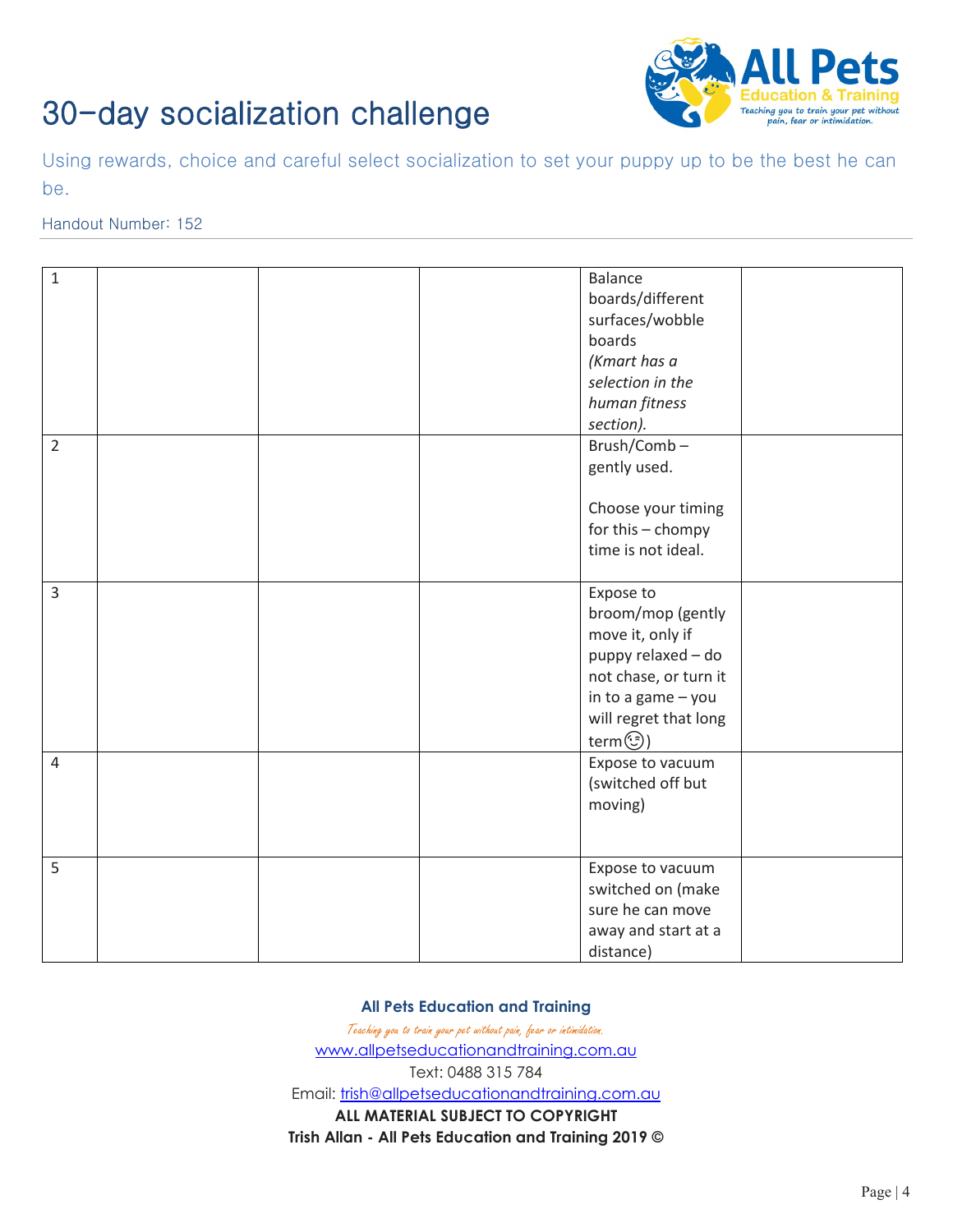

Using rewards, choice and careful select socialization to set your puppy up to be the best he can be.

### Handout Number: 152

| the lid, put noisy<br>rubbish in, move<br>bin).<br>$\overline{7}$<br>Umbrellas (on floor<br>set up, and then<br>carried if<br>comfortable)<br>Things with wheels<br>8<br>(skateboards,<br>scooters, bikes).<br>Start stationary and<br>then add gradual<br>movement.<br>9<br>A car ride (safely<br>secured in doggy<br>seat belt or secure<br>crate).<br>10<br>Fun trip to<br>veterinary clinic<br>(scales, take his mat,<br>time on table etc).<br>Talk to the clinic the<br>best and safety time<br>to do this.<br>Body Handling-<br>11<br>including paws, tail,<br>mouth and ears.<br>12<br>Running water in<br>bath tub or shower<br>(doesn't have to get |   |                    |
|---------------------------------------------------------------------------------------------------------------------------------------------------------------------------------------------------------------------------------------------------------------------------------------------------------------------------------------------------------------------------------------------------------------------------------------------------------------------------------------------------------------------------------------------------------------------------------------------------------------------------------------------------------------|---|--------------------|
|                                                                                                                                                                                                                                                                                                                                                                                                                                                                                                                                                                                                                                                               | 6 | Wheelie Bins (lift |
|                                                                                                                                                                                                                                                                                                                                                                                                                                                                                                                                                                                                                                                               |   |                    |
|                                                                                                                                                                                                                                                                                                                                                                                                                                                                                                                                                                                                                                                               |   |                    |
|                                                                                                                                                                                                                                                                                                                                                                                                                                                                                                                                                                                                                                                               |   |                    |
|                                                                                                                                                                                                                                                                                                                                                                                                                                                                                                                                                                                                                                                               |   |                    |
|                                                                                                                                                                                                                                                                                                                                                                                                                                                                                                                                                                                                                                                               |   |                    |
|                                                                                                                                                                                                                                                                                                                                                                                                                                                                                                                                                                                                                                                               |   |                    |
|                                                                                                                                                                                                                                                                                                                                                                                                                                                                                                                                                                                                                                                               |   |                    |
|                                                                                                                                                                                                                                                                                                                                                                                                                                                                                                                                                                                                                                                               |   |                    |
|                                                                                                                                                                                                                                                                                                                                                                                                                                                                                                                                                                                                                                                               |   |                    |
|                                                                                                                                                                                                                                                                                                                                                                                                                                                                                                                                                                                                                                                               |   |                    |
|                                                                                                                                                                                                                                                                                                                                                                                                                                                                                                                                                                                                                                                               |   |                    |
|                                                                                                                                                                                                                                                                                                                                                                                                                                                                                                                                                                                                                                                               |   |                    |
|                                                                                                                                                                                                                                                                                                                                                                                                                                                                                                                                                                                                                                                               |   |                    |
|                                                                                                                                                                                                                                                                                                                                                                                                                                                                                                                                                                                                                                                               |   |                    |
|                                                                                                                                                                                                                                                                                                                                                                                                                                                                                                                                                                                                                                                               |   |                    |
|                                                                                                                                                                                                                                                                                                                                                                                                                                                                                                                                                                                                                                                               |   |                    |
|                                                                                                                                                                                                                                                                                                                                                                                                                                                                                                                                                                                                                                                               |   |                    |
|                                                                                                                                                                                                                                                                                                                                                                                                                                                                                                                                                                                                                                                               |   |                    |
|                                                                                                                                                                                                                                                                                                                                                                                                                                                                                                                                                                                                                                                               |   |                    |
|                                                                                                                                                                                                                                                                                                                                                                                                                                                                                                                                                                                                                                                               |   |                    |
|                                                                                                                                                                                                                                                                                                                                                                                                                                                                                                                                                                                                                                                               |   |                    |
|                                                                                                                                                                                                                                                                                                                                                                                                                                                                                                                                                                                                                                                               |   |                    |
|                                                                                                                                                                                                                                                                                                                                                                                                                                                                                                                                                                                                                                                               |   |                    |
|                                                                                                                                                                                                                                                                                                                                                                                                                                                                                                                                                                                                                                                               |   |                    |
|                                                                                                                                                                                                                                                                                                                                                                                                                                                                                                                                                                                                                                                               |   |                    |
|                                                                                                                                                                                                                                                                                                                                                                                                                                                                                                                                                                                                                                                               |   |                    |
|                                                                                                                                                                                                                                                                                                                                                                                                                                                                                                                                                                                                                                                               |   |                    |
|                                                                                                                                                                                                                                                                                                                                                                                                                                                                                                                                                                                                                                                               |   |                    |
|                                                                                                                                                                                                                                                                                                                                                                                                                                                                                                                                                                                                                                                               |   |                    |
|                                                                                                                                                                                                                                                                                                                                                                                                                                                                                                                                                                                                                                                               |   |                    |
|                                                                                                                                                                                                                                                                                                                                                                                                                                                                                                                                                                                                                                                               |   |                    |
|                                                                                                                                                                                                                                                                                                                                                                                                                                                                                                                                                                                                                                                               |   |                    |

#### **All Pets Education and Training**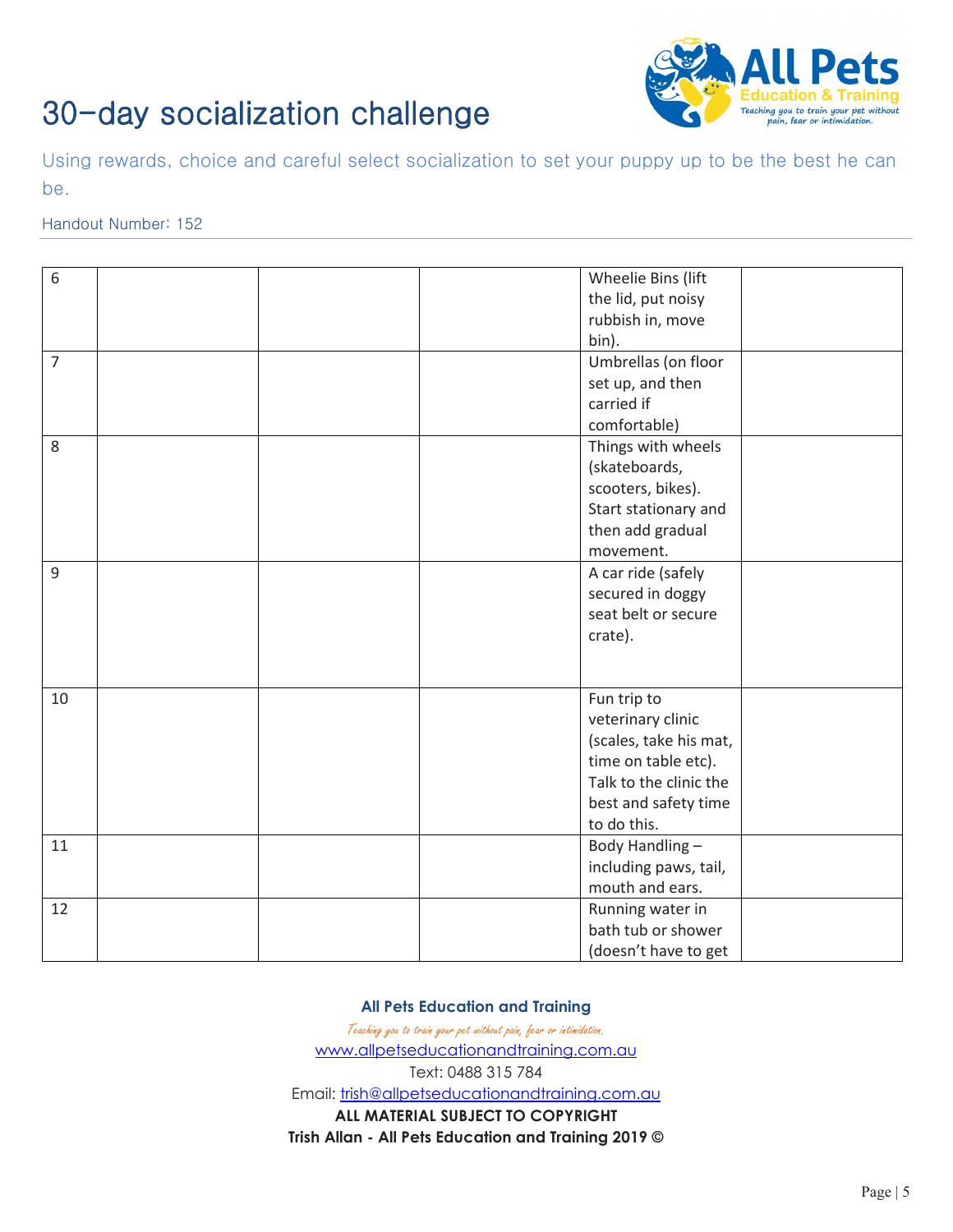

Using rewards, choice and careful select socialization to set your puppy up to be the best he can be.

### Handout Number: 152

|    | in, but don't         |
|----|-----------------------|
|    |                       |
|    | discourage if he      |
|    | shows interest).      |
| 13 | Other animals -       |
|    | birds/livestock etc   |
|    |                       |
|    | List any you have     |
|    | seen.                 |
| 14 | Fun stuff - wet       |
|    | grass/mud/sand/pu     |
|    | ddles                 |
|    |                       |
| 15 | Visit to train        |
|    | station/bus station   |
|    | (if possible, a quick |
|    | trip in a lift).      |
| 16 | Noises - sound        |
|    | proof puppy app has   |
|    | a great selection of  |
|    | sounds. Choose one    |
|    | or two each day.      |
| 17 | Balloons-blown        |
|    | up, moving, floating. |
|    |                       |
|    | Not a play toy $-$ we |
|    | don't want a balloon  |
|    |                       |
| 18 | pop.<br>Doorbell      |
|    |                       |
|    | Ringing/Door          |
|    | knocking.             |
|    |                       |
| 19 | Sirens (fire/police   |
|    | etc)                  |

**All Pets Education and Training**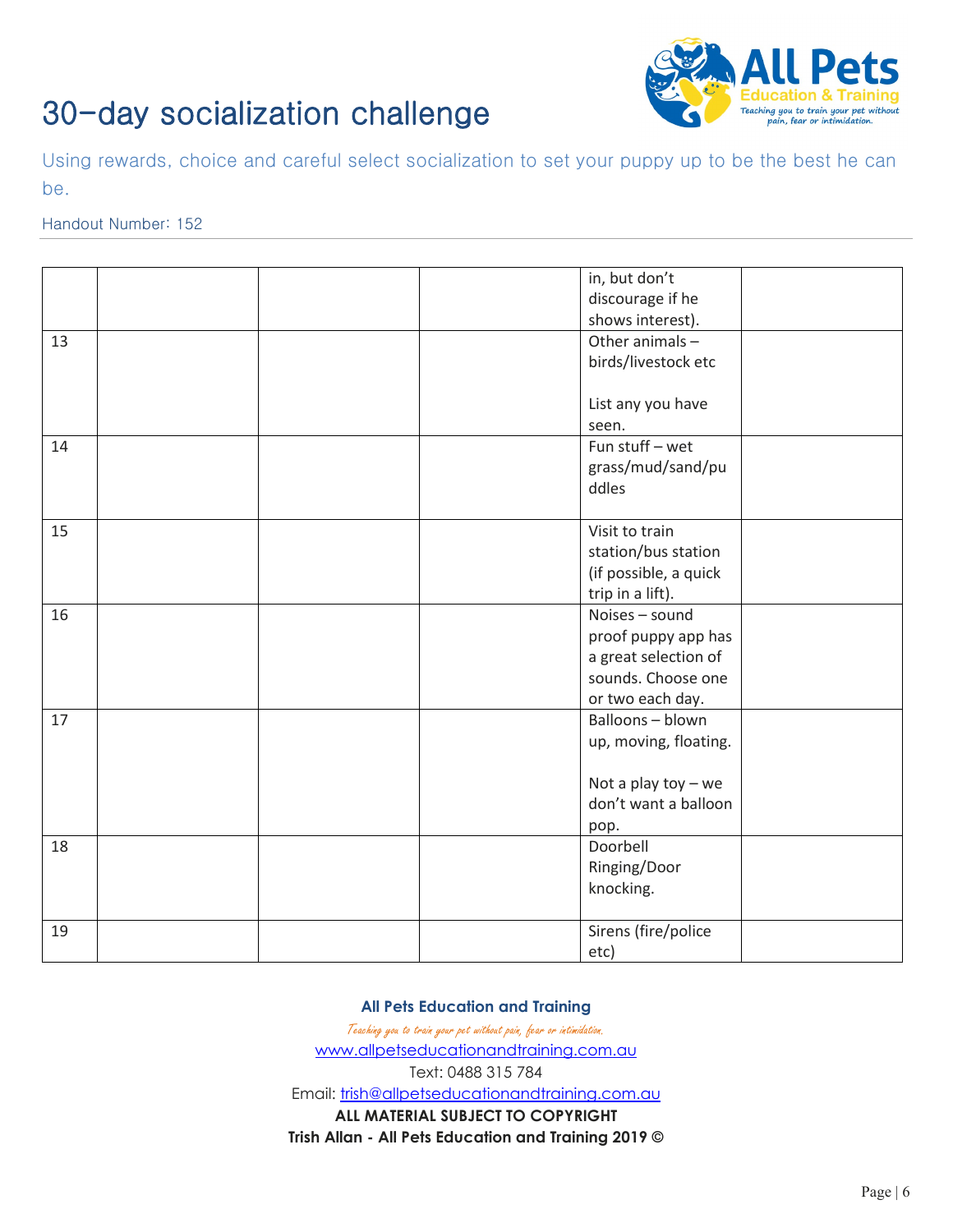

Using rewards, choice and careful select socialization to set your puppy up to be the best he can be.

### Handout Number: 152

| 20 |  | Shopping<br>trolley/prams/wheel<br>chairs                                           |  |
|----|--|-------------------------------------------------------------------------------------|--|
| 21 |  | Crutches/walking<br>sticks                                                          |  |
| 22 |  | Ball pit (plastic<br>balls/cardboard<br>box)                                        |  |
| 23 |  | Tunnel (could be<br>children's<br>tunnel/cardboard<br>box)                          |  |
| 24 |  | Heavy machinery -<br>garbage<br>truck/tractor etc                                   |  |
| 25 |  | Grooming tools (nail<br>clippers, dremel or<br>hair clippers etc).                  |  |
| 26 |  | A gentle bath<br>(paired with licky<br>mat or second<br>person feeding<br>rewards). |  |
| 27 |  | Sit on sidewalk (with<br>puppy on your lap) -                                       |  |

#### **All Pets Education and Training**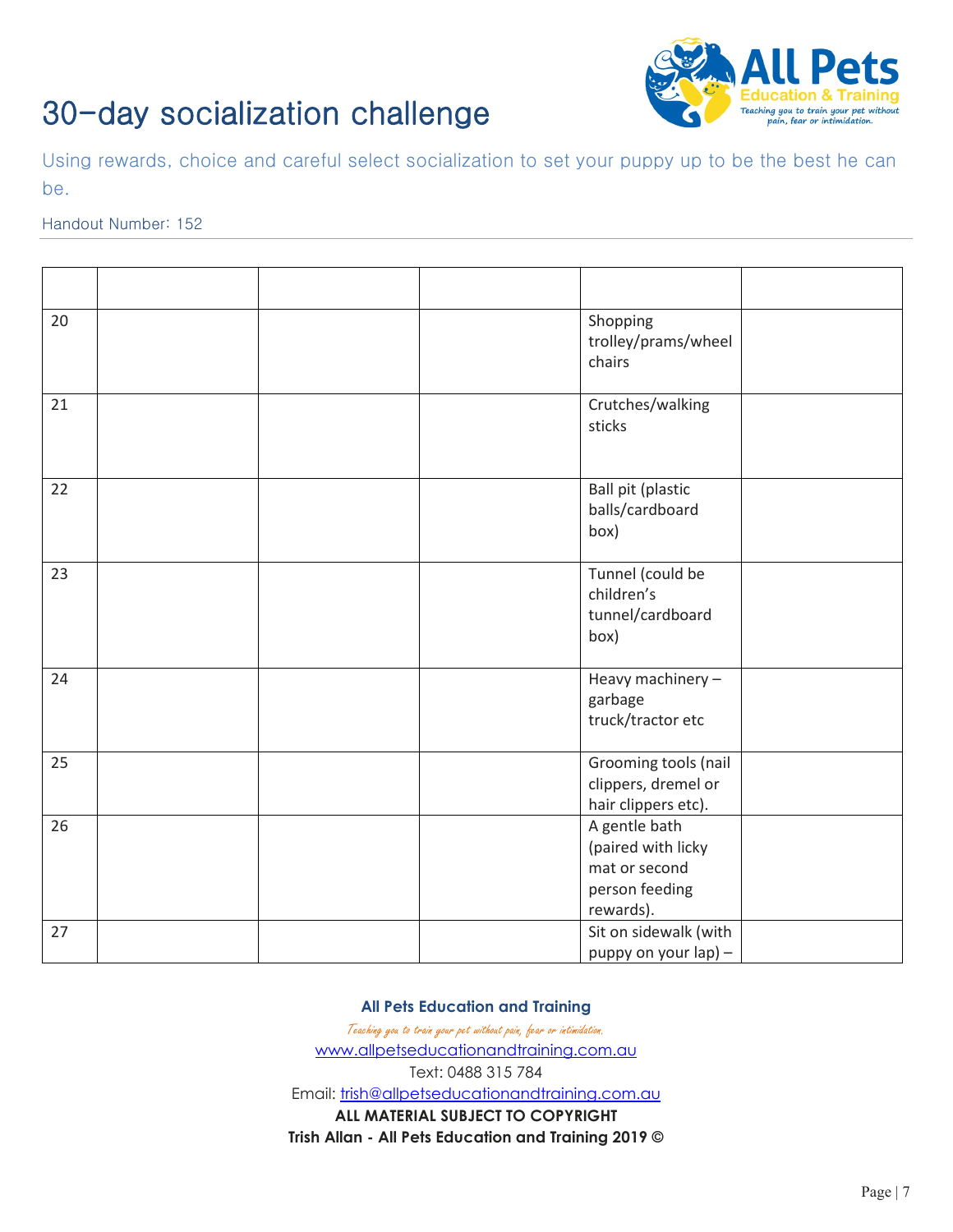

Using rewards, choice and careful select socialization to set your puppy up to be the best he can be.

### Handout Number: 152

|    |  | watch people and       |  |
|----|--|------------------------|--|
|    |  | cars go by.            |  |
| 28 |  | Visit a school or stop |  |
|    |  | by a children's        |  |
|    |  | playground (let your   |  |
|    |  | pup watch from a       |  |
|    |  | distance before        |  |
|    |  | choosing to move       |  |
|    |  | closer).               |  |
| 29 |  | Storm/Rain/Lighting    |  |
|    |  | /Wind                  |  |
|    |  |                        |  |
|    |  |                        |  |
| 30 |  | Washing                |  |
|    |  | machine/dryer          |  |
|    |  |                        |  |
|    |  |                        |  |
|    |  | Other:                 |  |
|    |  |                        |  |
|    |  |                        |  |
|    |  |                        |  |
|    |  | Other:                 |  |
|    |  |                        |  |
|    |  |                        |  |
|    |  |                        |  |
|    |  | Other:                 |  |
|    |  |                        |  |
|    |  |                        |  |
|    |  |                        |  |
|    |  | Other:                 |  |
|    |  |                        |  |
|    |  |                        |  |
|    |  |                        |  |
|    |  |                        |  |

**All Pets Education and Training**